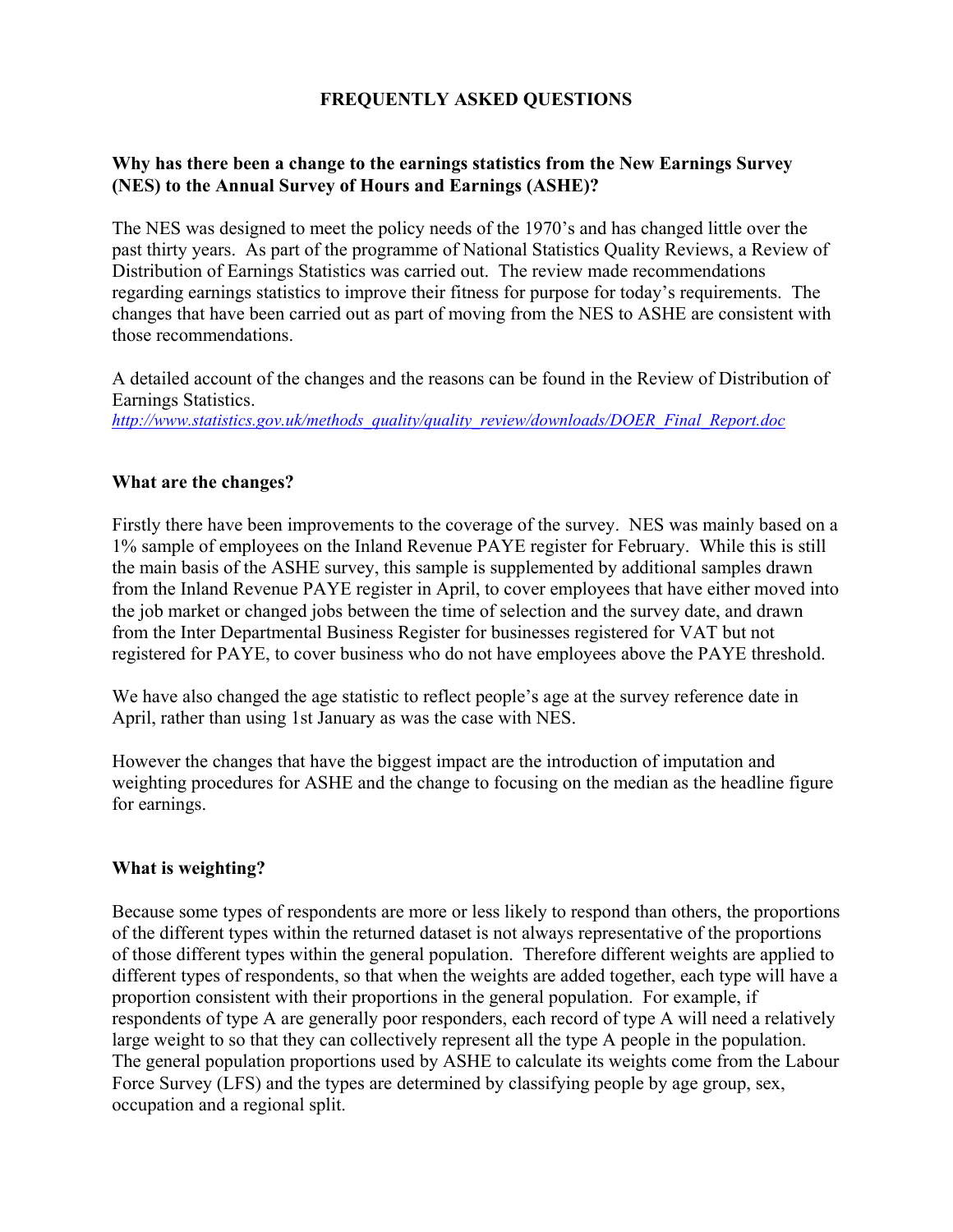## **What is imputation?**

Sometimes respondents return forms with only some of the variables completed. This means that different variables have different levels of response within the returned dataset. In turn this would mean that the proportions of each variable returned for each job type are different and therefore the weights required for each variable would be different.

Instead of using different weights for different variables we have imputed for the missing values so that the same weights can be used for all the variables.

The imputation method used for ASHE is donor imputation. To impute for a missing value in a record, this method looks for another record with similar characteristics and uses the value from the donor record for the missing variable. This ensures that the distribution of each variable within the imputed data set is similar to the distribution in the un-imputed dataset.

## **What is the impact of introducing weighting and imputation?**

The biggest impact on ASHE comes from the introduction of weighting. This compensates for types of job that are under represented in the ASHE dataset due to poor response. When compared with the LFS, the job-types that are under represented tend to be males, tend to be working in London and the South East and tend to be in Standard Occupational Classification (SOC) 2000 major groups 1 to 3. Therefore these jobs receive larger weights. However these jobs also tend to have higher earnings. Consequently weighting tends to increase all estimates to compensate for the under representation of these high earning job types.

Any domain that has a high concentration of these under represented high earning job types will tend to have a larger increase in the earning estimates than those domains with a lower concentration. Hence, for males the increase in estimates of earnings is more than the increase for females. Notably this affects hourly pay excluding overtime, which is used in the calculation of the Office for National Statistics (ONS) preferred measure of the gender pay gap. The estimate of hourly pay for males is increased more then the estimate for females, which widens the estimate of the gap between male and female hourly pay.

Also estimates of the level of earnings for people working in London are increased more than estimates for other regions. This widens the estimate of the difference in pay between London and other regions of the UK.

#### **Why move to focussing on medians rather than means?**

The mean and the median measure different things and can both be appropriate measures depending on what the user is trying to measure. The mean measures the average amount earned by individuals within a domain. In a skew distribution, such as earnings, this measure is susceptible to small numbers of very high earners. The median measures the amount earned by the typical individual within a domain. Since the majority of users seem to be interested in the amount that the typical individual earns, this makes the median a more appropriate measure to focus on than the mean.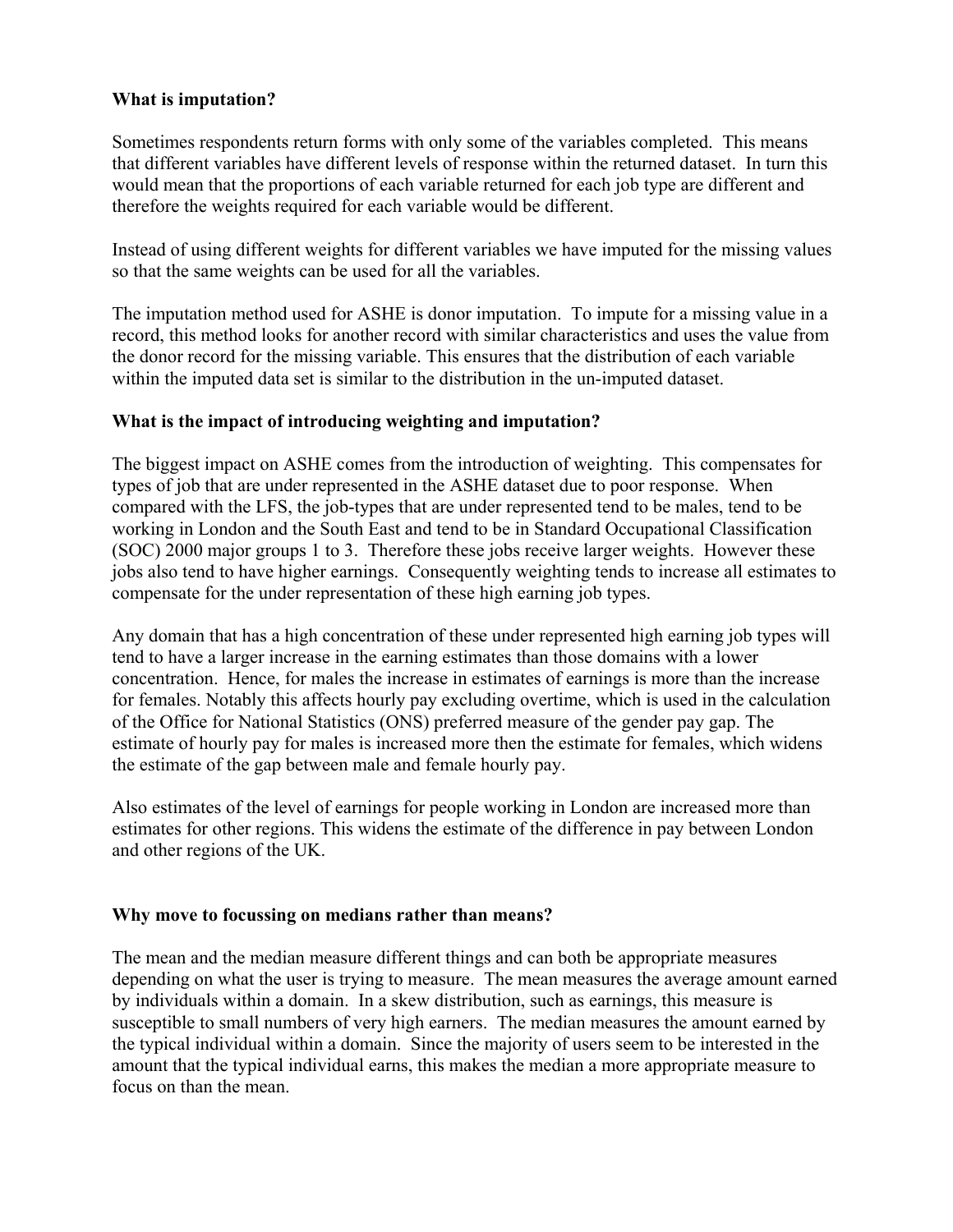# **What is going to be published and when?**

An article giving more detail regarding the changes and their impact, including tables of summary statistics has been published on 15th October. The article focuses on the effect of the methodology changes on historical data. Because in previous releases we have always focused on the mean as the principle measure of earnings this article looks at the impact on the mean figures.

Also at this time tables of data for key domains became available on the National Statistics website for the back series from 1998-2003. These domains cover:

Male / female Full / part time Occupation groups (2 digit SOC 2000 for 2002 and 2003, 2 digit SOC1990 for 1998-2001) Industry groups (2 digit Standard Industrial Classification (SIC) 2003 Age Groups Geography by place of work (government office region, county and local authority) Public / Private sector

On 28th October, 2004 ASHE results were released, along with revised data for 2003. The release covered all the key domains. We also released data on a comparable coverage basis to the NES results, i.e. excluding the new supplementary surveys. However there will be no data released based on NES methodology, i.e. without weighting and imputation.

Further ASHE domains for 1998-2004 will become available over the following months.

ASHE data for 1992-1997 will be released at a later date once we are able to carry out adequate quality assurance on these years.

No data will be released for any periods prior to 1992 based on ASHE methodology.

# **How do I find the data I want in the tables?**

The various volumes that were previously published for the NES have been replaced by tables covering thirteen domains for each year for ASHE. The thirteen domain tables are:

Table 1. All employees

Table 2. Occupation (2 digit SOC 2000 for 2002 onwards, 2 digit SOC 1990 for 2001 and previous years)

- Table 3. Government Office Regions by Occupation
- Table 4. Industry (2 digit SIC 2003)
- Table 5. Government Office Regions by Industry
- Table 6. Age
- Table 7. Place of work by Local Authority
- Table 8. Place of residence by Local Authority
- Table 9. Place of work by Parliamentary Constituency
- Table 10. Place of residence by Parliamentary Constituency
- Table 11. Place of work by Travel-to-Work Area
- Table 12. Place of residence by Travel-to-Work Area
- Table 13. Public private sector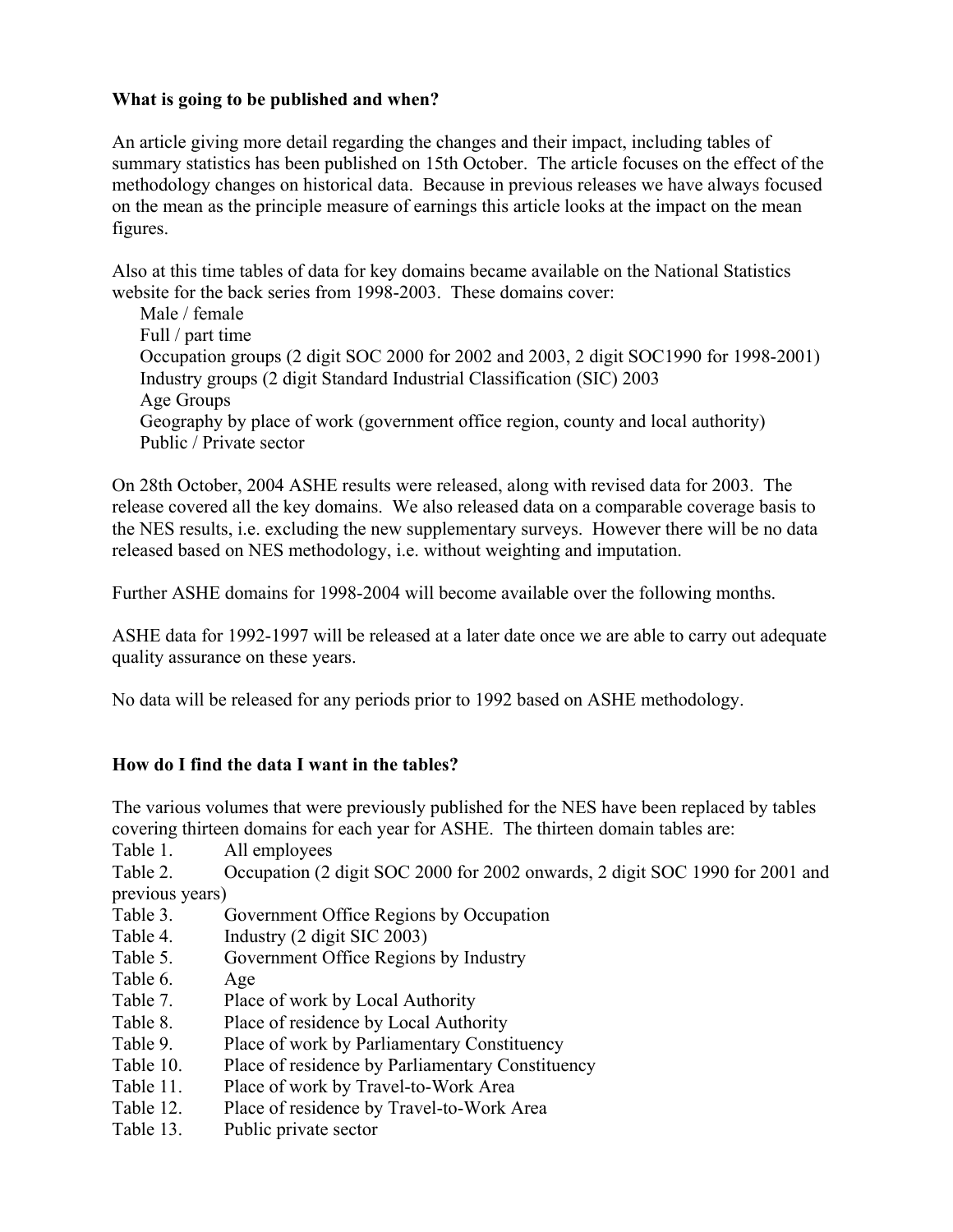**NB** Initially only tables 1, 2, 4, 6, 7 and 13 have been released, with other to follow over the coming months.

Each of these domains there are tables covering eleven different variables:

- Table .1 Weekly Pay: Gross
- Table .2 Weekly Pay: Excluding Overtime
- Table .3 Weekly Pay: Basic
- Table .4 Overtime Pay
- Table .5 Hourly Pay: Gross
- Table .6 Hourly Pay: Excluding Overtime
- Table .7 Annual Pay: Gross
- Table .8 Annual Pay: Incentive
- Table .9 Hours Worked: Total
- Table .10 Hours Worked: Basic
- Table .11 Hours Worked: Overtime

**NB** Overtime pay, Annual Pay: Incentive and Hours Worked: Overtime. Because a high percentage of respondents do not have non-zero values for these three variables, medians and percentiles have been presented as a distribution of non-zero values, whereas mean values are averages across all respondents.

For each of these variables the main table contains nine parts for sub-domains:

- 1. All employees
- 2. Male
- 3. Female
- 4. All Full-time
- 5. Male Full-time
- 6. Female Full-time
- 7. All Part-time
- 8. Male Part-time
- 9. Female Part-time

Finally, for each of these sub-tables, estimates are published for number of jobs, median and mean, with annual percentage change, deciles and quartiles.

So, if you want to find the median annual gross pay for a full-time employee in the construction industry in 2003; first you select the ASHE 2003 tables, then table 4 (industry), then 4.7 (Annual Gross Pay), then the Full-time tab, then scroll down to the Construction row.

# **What do the colours on the tables mean?**

In recent years, estimates from NES have been suppressed on quality grounds when the number of respondents contributing to an estimate has been less than 30 or the coefficient of variation (CV) of an estimate has exceeded 5%, for an estimate of a mean. These rules have also ensured that confidentiality has been maintained.

For ASHE the suppression for confidentiality reasons and issues regarding the quality of the estimates have been separated from one another. Confidentiality is maintained by applying